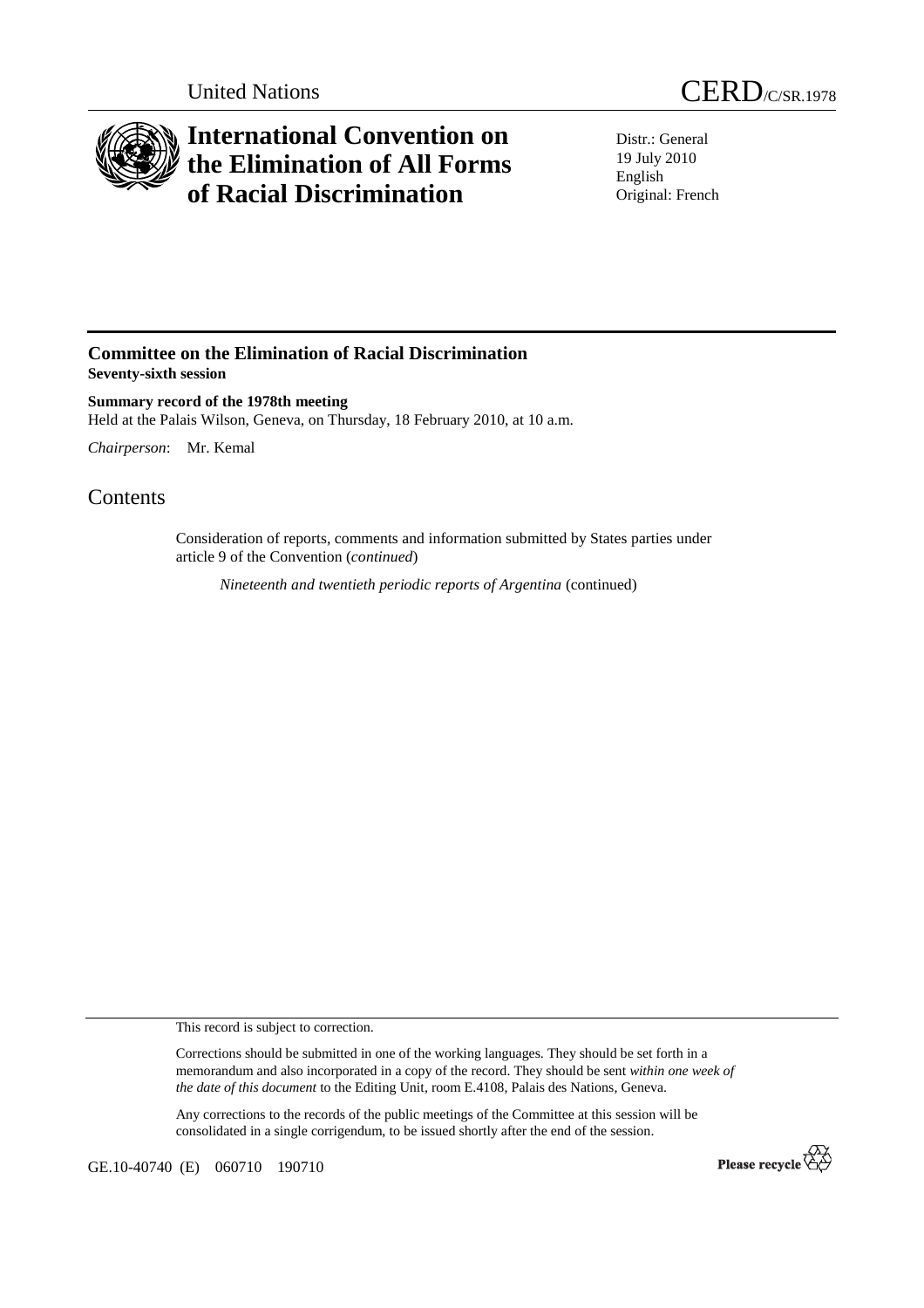*The meeting was called to order at 10.15 a.m.*

 **Consideration of reports, comments and information submitted by States parties under article 9 of the Convention** (*continued*)

*Nineteenth and twentieth periodic reports of Argentina* (continued) (CERD/C/ARG/19-20; CERD/C/ARG/Q/19-20 and Add.1; HRI/CORE/1/Add.74)

1. *At the invitation of the Chairperson, the members of the delegation of Argentina took places at the Committee table.*

2. **Mr. Peter** asked whether all Argentine citizens had equal access to justice, regardless of their social background and whether they lived in rural or urban areas. Referring to paragraphs 59 to 68 of the periodic report, which covered the Free Legal Advice service (*Guardia Jurídica Gratuita*) offered by the National Institute against Discrimination, Xenophobia and Racism (INADI), he sought details on the number of legal opinions requested of that body since August 2007 and statistics disaggregated by region, in order to evaluate how successfully the service had been established at the national level. He would also like to know whether any of the complaints came from members of disadvantaged communities, including indigenous communities, and what the criteria were for receiving free legal aid. He further wished to know whether the State party had enough qualified lawyers to cover the whole territory and to meet the needs of over 40 million inhabitants. Were the services of legal assistants ever called upon in rural areas? Was the legal advice helpline adapted to those living in rural areas who did not necessarily have access to a telephone, and could they receive assistance by other means?

3. Noting the large number of institutions that the central Government had created to guarantee the protection of fundamental rights throughout the territory, such as INADI, the National Institute of Indigenous Affairs (INAI), the National Women's Council, the National Advisory Commission for the Integration of Persons with Disabilities (CONADIS) and the Office of the Secretary for Human Rights of the Ministry of Justice, Security and Human Rights (CERD/C/ARG/19-20, paras. 15 ff.), he asked whether those different bodies' activities were coordinated at the central level in order to avoid duplication and, if so, whether the provincial authorities welcomed their presence at the local level or felt that they were imposed on them by the Government. Did those bodies have constitutional status? Or would their continued existence be threatened in case of change of the political majority?

4. **Mr. Thornberry** welcomed the fact that the periodic report offered several examples of case law, including those relating to individual and collective rights.

5. Noting that Argentina was often viewed globally as a country of European immigration with a very small indigenous population, he wished to know whether that description corresponded to the country's own view of itself.

6. He sought information as to how INADI had followed up a complaint submitted to it by a group of Roma — who made up a large population in Argentina — about a television series entitled "*Soy Gitano*", on the grounds that it was discriminatory against their community, noting that INADI had spent 10 months examining the complaint in 2005.

7. In order to truly encourage intercultural dialogue and promote mutual respect, members of the majority group should have the opportunity to learn minority languages in the same way that indigenous pupils or those from minority groups learned Spanish. That was how the foundations for intercultural bilingual education should be laid.

8. Commending the State party on having made the declaration provided for in article 14 of the Convention, he would like to know whether civil society was aware of the existence of the individual communications procedure that had been established for its use.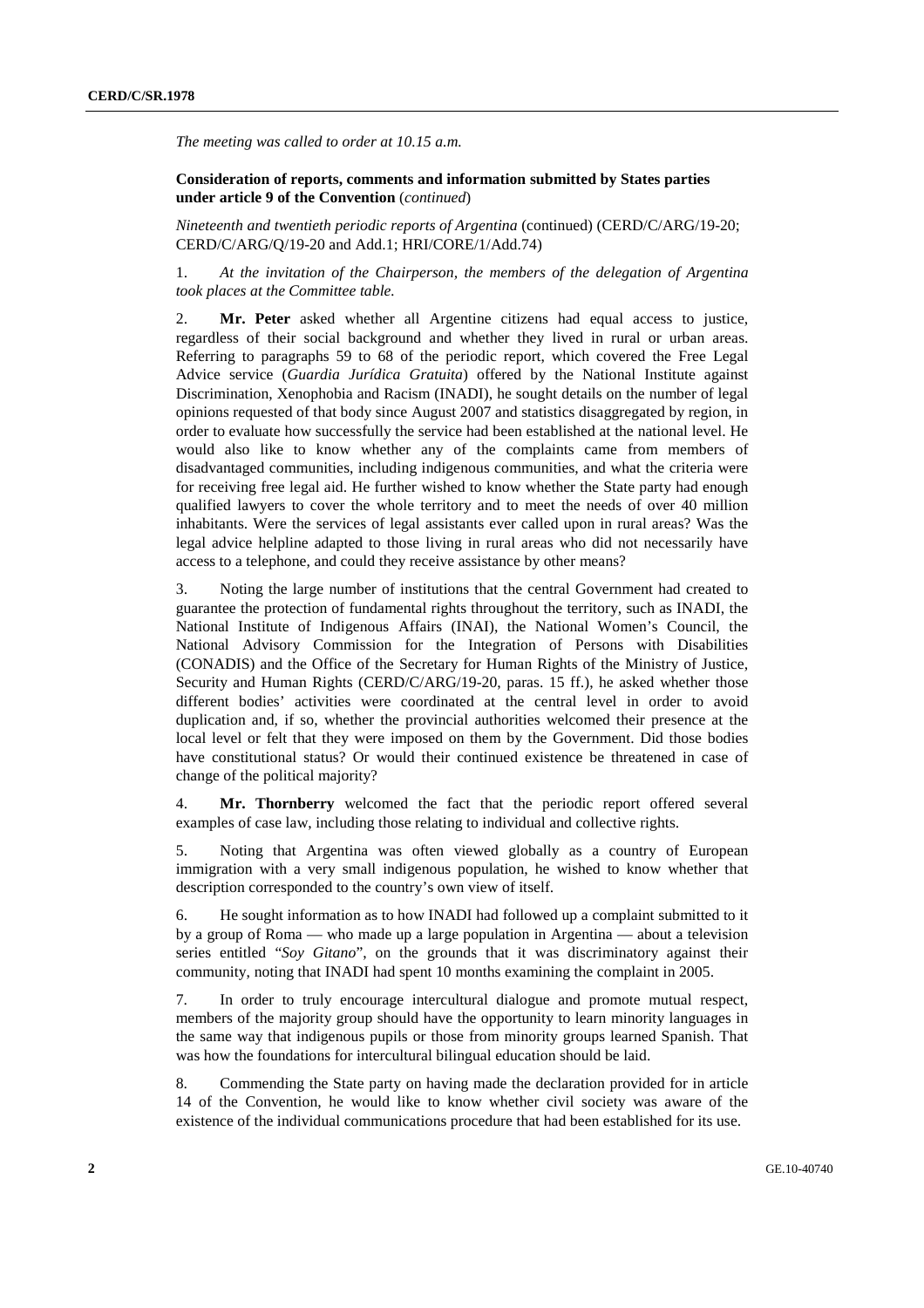9. He requested details on the effects in the State party of ratification of International Labour Organization (ILO) Convention No. 169 concerning Indigenous and Tribal Peoples in Independent Countries and on its position with respect to the question of the right to selfdetermination. He would also like to know whether sanctions had been established in case of illegal trespass on or usurpation of indigenous lands.

10. **Mr. Morgado** (Argentina) said that although his delegation comprised men only, women were widely represented in the political life of the State party, as demonstrated by the fact that Ms. Cristina Fernández de Kirchner was currently its President.

11. What mattered most to the Government was to combat all forms of discrimination without exception, including racism and racial discrimination, at the national and international levels. It therefore strove to take measures and formulate policies that were global and inclusive, without denying the specific nature of each population group.

12. **Mr. Fernández** (Argentina) said that the collapse of the neoliberal system in 2001 had led to a period of deep crisis in Argentina, during which the State party had been unable to repay its external debt, and unemployment had reached unprecedented levels. The Government had then opted for a new economic model aimed at rebuilding its capacity for production and enabling sovereign exploitation of its resources, which had yielded fruit: between 2003 and 2008, growth had reached 8 per cent, the poverty rate had fallen from 53 per cent to 20 per cent, unemployment had fallen from 20 per cent to approximately 9 per cent, while the minimum wage had risen from 300 to 1,500 pesos. Retirement pensions would henceforth be indexed to the cost of living and families could claim family allowances of about 180 pesos per month per child. The Government aimed to establish a united, multiracial society in which there was no distinction on grounds of race or colour.

13. The main problem that the State party faced was that of returning land to indigenous peoples. INAI was the body in charge of that issue, and its duties included conducting surveys of the land concerned, launching economic development projects for the benefit of indigenous peoples, promoting the historical and cultural heritage of indigenous peoples and ensuring that they were entered on the National Registry of Indigenous Communities. Under article 75 of the Constitution, INAI coordinated all available mechanisms in order to comply with the constitutional requirement to recognize the indigenous communities' possession and ownership of the lands that they traditionally occupied. That new right established by the Constitution recognized the legal personality of indigenous communities, enabling them to resolve their own affairs without recourse to an intermediary. Furthermore, the sole requirement for entry on the National Registry of Indigenous Communities was that the indigenous community concerned should submit evidence in support of its declaration. A signed request sufficed, in which the families within the community declared that they belonged to a given ethnic group or people and that they came from a particular ancestral land and stated their place of residence and type of representation, such as chief or council of elders. A member of INAI then visited the community to confirm those details and to carry out the registration. There were over 1,000 indigenous communities in the State party.

14. The history of indigenous peoples in Argentina was tragic and was marked, for example, by denial of their cultural identity in the nineteenth century. A new era was beginning in Latin America, in which, in the words of President Kirchner, the leaders were beginning to look like their people. Populations had been displaced many times in the past, when members of the persecuted indigenous peoples, such as the Mapuche, had been forced to flee rural areas and take refuge in large cities, which explained the fact that 90 per cent lived in conurbations. City policies must therefore take account of all those factors.

15. A National Population and Housing Census had been conducted in 2001 by the National Statistical and Census Institute (INDEC) but had not at that time included a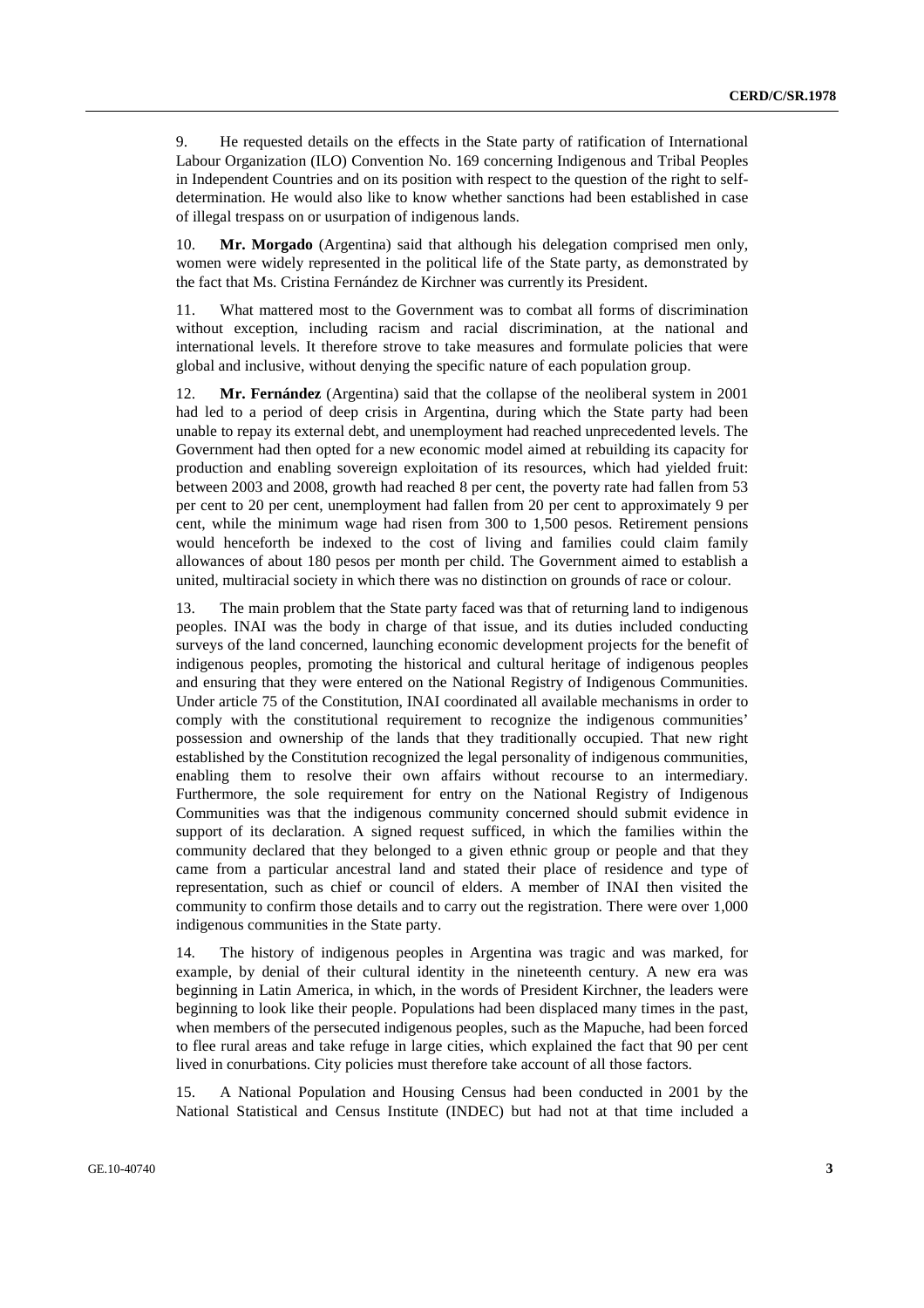question on ethnic origin, so that the results, which had been published only in 2004, did not give an exact picture of the true demographic situation in Argentina. However, a new population census was planned for October 2010 and the form would include a question inviting the respondents to indicate whether they considered themselves to belong to an ethnic minority, whether indigenous or other, or to be of African descent. INADI had taken steps to enable the Council on Indigenous Participation and intercultural mentors to contribute to the October 2010 census by visiting indigenous minority groups living in remote areas of the country to help them to complete their forms, the aim being to perform a full census of the country's entire population.

16. Regarding indigenous property rights, thanks to efforts made in the State party to promote their recognition, 4 million hectares of the national territory now belonged to indigenous minorities. In particular, in Jujuy province, local indigenous minorities had obtained communal property rights over a large portion of the land. The process of recognizing indigenous property rights had begun with the adoption of the law on indigenous communities (Act No. 26160), under which a team comprising specialists and representatives of the local administration and of the Council on Indigenous Participation were surveying and delimiting indigenous ancestral lands in consultation and cooperation with the communities concerned. Geographical plans and maps prepared under that project were drawn up, completed and corrected in the light of information provided by the indigenous communities concerned, until they approved them, at which point those documents and any other relevant information were submitted to INADI. Lastly, Act No. 26160 provided that the cadastral survey must include a historical and anthropological report and a report on the economic and social situation of all indigenous minorities living on the land in question.

17. Within the framework of its Community Strengthening Programme, INADI offered assistance to indigenous minorities in regularizing communal property and claiming property rights. Over 80 indigenous communities benefited from that programme and 1,000 communities were listed on the National Registry of Indigenous Communities, which was compulsory in order to obtain communal property rights. Indigenous communities not on the National Registry had access to individual property only. The procedure was not a pretext for the State to exert control over those communities, but rather a formality aimed at facilitating their access to specific property rights. In addition, INADI offered indigenous communities specialized legal assistance through lawyers competent in indigenous law, especially when the communities were under threat of eviction. It was particularly difficult for such communities to produce proof of property rights when they had been forcibly displaced and had not lived on their ancestral lands for generations. Peoples displaced against their will were not entitled to financial compensation; owners of property on indigenous lands, however, were entitled to such compensation in case of restitution to the communities concerned following a court decision.

18. Act No. 26160, whose provisions included a moratorium on eviction of indigenous communities, had been in force since 2006, but had only been enforced since 2008 because of lack of resources. It protected 35,000 indigenous families, but it was applied in only two thirds of the country since six provinces had failed to approve it, which partly explained why several indigenous communities had nevertheless been evicted.

19. With respect to the murder in October 2009 of the leader of an indigenous minority in Tucumán province who had opposed his community's eviction, the three persons accused had not been members of the local police and had been arrested immediately after the event. Following that incident, the Supreme Court of Tucumán province had organized training seminars on indigenous law for justices of the peace in small rural districts, who often had no knowledge of indigenous law and based their decisions exclusively on the Civil Code in disputes over indigenous lands.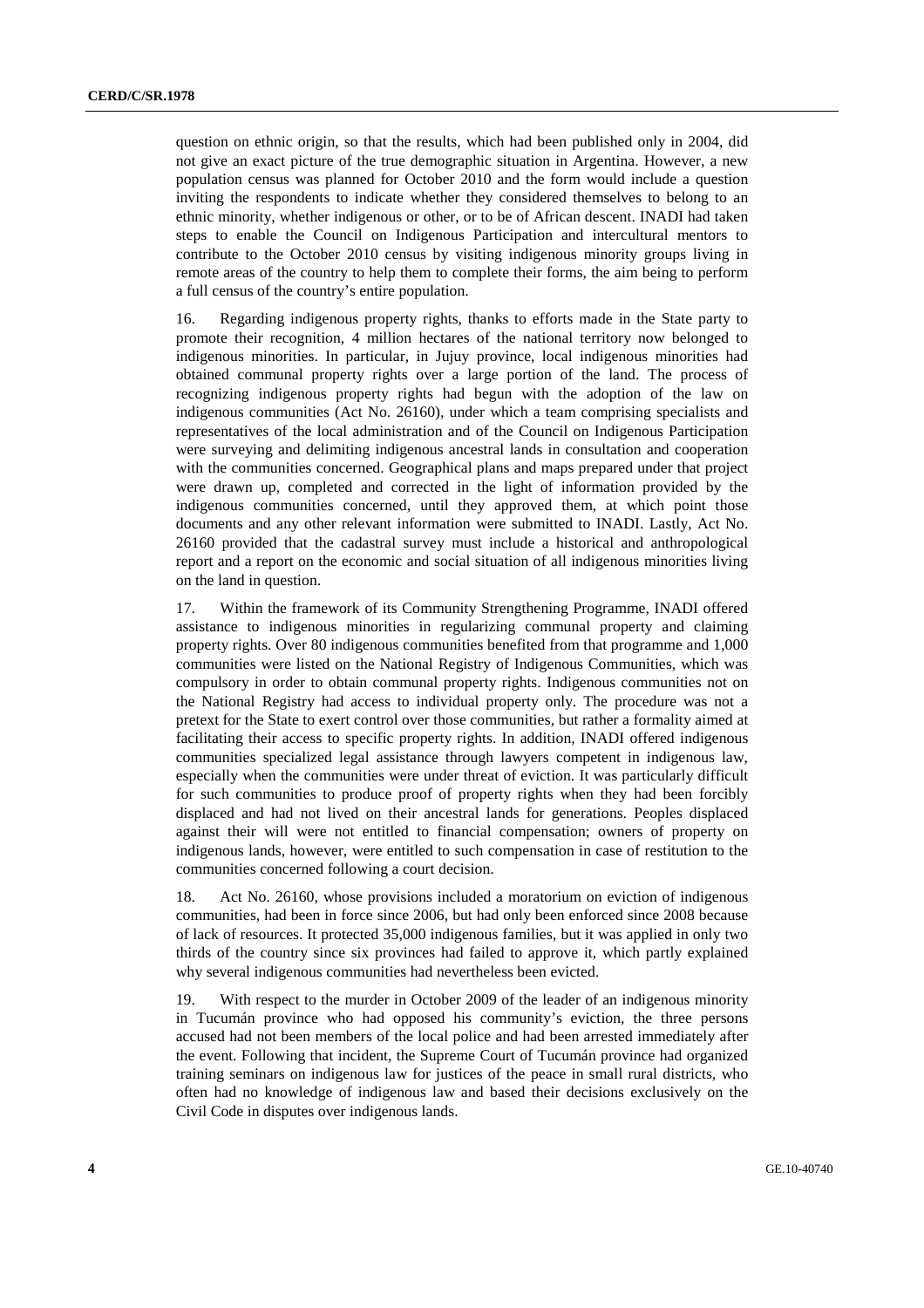20. INADI had created the Directorate for the Development of Indigenous Communities, which worked closely with the Ministry of Social Development and its regional offices in all provinces. The Directorate was working in conjunction with the Council on Indigenous Participation to improve the socio-economic situation of indigenous communities. A programme currently under way entitled "*Plan AHÍ*" targeted the population of the 500 localities in remote areas with fewer than 30,000 inhabitants and aimed to meet the needs of the local, mainly indigenous population with respect to infrastructure and social benefits. In addition, 7 million pesos in grants had been awarded in those regions to support indigenous crafts and to promote their commercialization.

21. In connection with the definition of intercultural bilingual education given in paragraph 222 of the report, the Directorate for the Development of Indigenous Communities had adopted measures aimed at realizing the right of indigenous peoples to an intercultural bilingual education, such as the award of scholarships to students and support for intercultural mentors, who currently numbered 323. Efforts to preserve indigenous languages and promote bilingual education were in the early stages in Argentina, but it was encouraging to note that in Corrientes province the Constitution had been reviewed so that Guarani was considered to be the province's second language and that in Chaco province three indigenous languages had been recognized. In order to discourage indigenous children from dropping out of secondary school, the Ministry of Education had awarded nearly 10,000 bursaries over the period 2008–2009 and planned to award 15,000 in 2010. In addition, 2,000 young persons who had dropped out of school were following a literacy programme.

22. As indicated in paragraphs 133–139 of the report, the mechanisms enabling indigenous peoples to participate in the development and implementation of public policies that affected them were the Council on Indigenous Participation, which currently included 82 representatives of indigenous minorities, and the Coordinating Council, a mixed body comprising representatives of several ministries, provincial administration bodies and indigenous minorities. Members of the Council on Indigenous Participation were to meet at the end of February 2010 in Córdoba province to debate the issue of entering indigenous minorities on the National Registry of Indigenous Communities and the need to ensure recognition of organizations that represented indigenous communities with a presence in more than one province.

23. With respect to the violence in Neuquén province against members of the Mapuche minority, INADI was striving to find peaceful ways of resolving that serious problem and to defend the rights of the Mapuche people to be recognized as a pre-existing community as covered by article 1 of Act No. 26160 and to push forward with surveying the ancestral lands of indigenous peoples in Neuquén province, despite reluctance from some government quarters.

24. The State authorities were perfectly aware of the plight of certain indigenous minorities in Chaco province, who had been deprived of their means of subsistence during the dictatorship because of intensive deforestation activities, particularly in the El Impenetrable region. The current Government had adopted various measures to distribute food to those minorities and had established three health centres and was building a hospital in the region in order to ensure their access to health care.

25. While ILO Convention No. 169 had not yet been fully implemented, it had been with the intention of respecting it that the authorities had ratified it. It had inspired the land survey process and served as a reference tool of the Government, in the same way as the United Nations Declaration on the Rights of Indigenous Peoples. Unlike the previous Constitution, which had required indigenous peoples to convert to Catholicism, the 1994 Constitution made no distinction between citizens. The State party had matured and now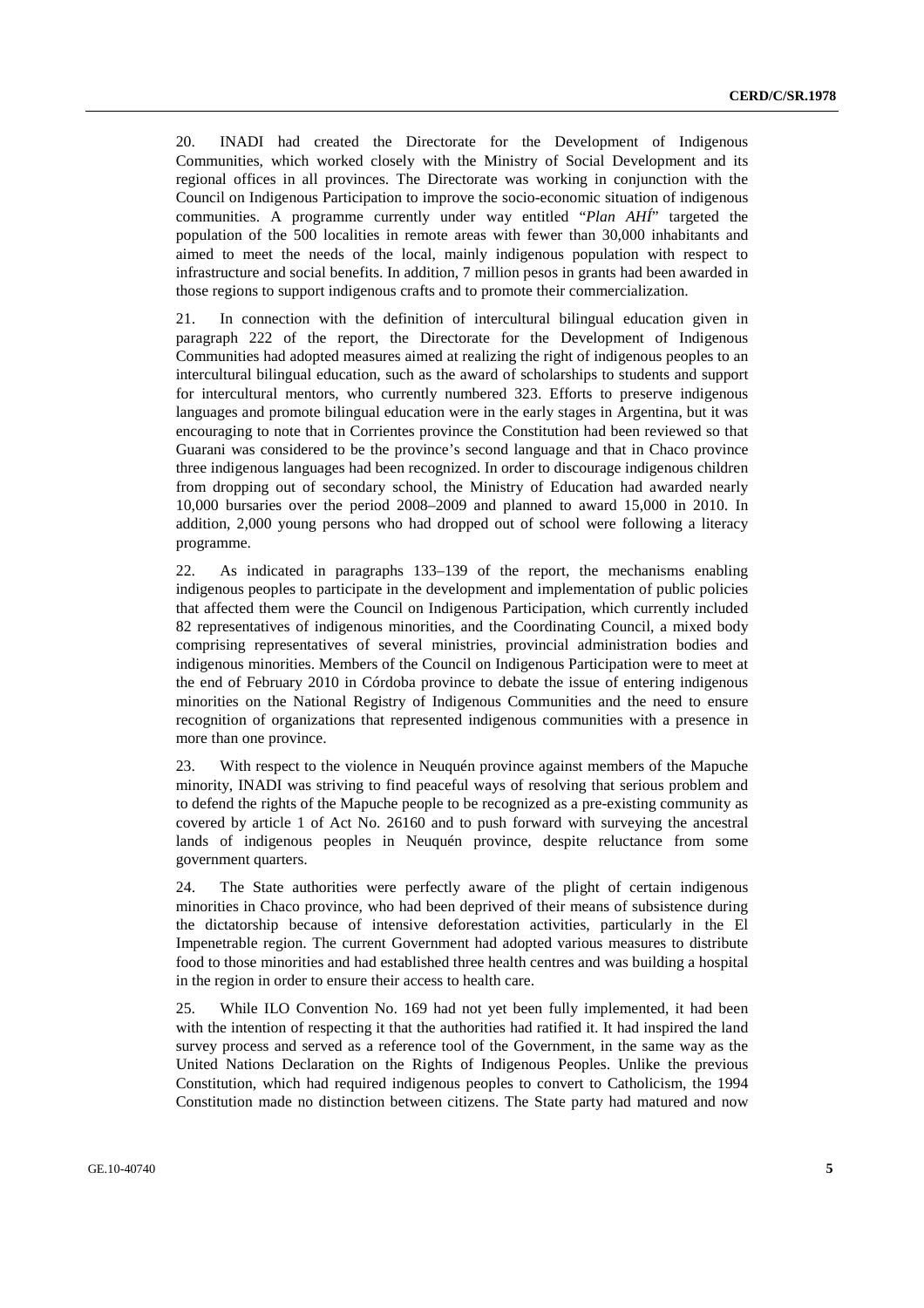even recognized that the 30 indigenous peoples on Argentine soil had existed before the country's creation.

26. The number of indigenous students receiving scholarships stood at 15,000 at secondary level and 222 in higher education. The network of Provincial Institutes of Indigenous Affairs needed to be further extended to cover the six provinces that did not yet have them. There was generally some delay between the central Government's decisions and their implementation by all provinces. The same was true with respect to entering indigenous communities on the National Registry of Indigenous Communities, and INAI was in the process of concluding agreements with the various provinces with a view to ensuring their support and cooperation while monitoring the coherence of the records. As a last resort, INAI could, by law, undertake the land survey without the participation of a recalcitrant province; however, that situation had arisen only once to date, and the objective was still consensus.

27. **Mr. Mouratian** (Argentina) noted that despite the international crisis in 2008, Argentina had not entered a recession and had increased its social spending, including the INADI budget, which for that year had been increased from 2 million to 3 million dollars.

28. In the *Julio Héctor Simón* case, the Supreme Court of Justice had concluded that the Clean Slate Act and the Due Obedience Act were unconstitutional, which had led to the reopening of over 1,000 cases and to the imprisonment of hundreds of people.

29. With respect to the case of the clandestine detention centre at the Naval Mechanics School (ESMA) and the murder of French nuns from Santa Cruz church, trials were continuing against 12 defendants, including Alfredo Ignacio Astiz and new judgements were to be handed down in June 2010.

30. The Argentine State was very active in its fight against anti-Semitism at both the national and international levels. Indeed, INADI had been created following an attack on the Israeli embassy. The Board of that public-law institution had the special feature of including three representatives of civil society, one of which represented the Jewish community. Argentina had distinguished itself with its decision to expel Bishop Williamson for his Holocaust revisionist stance. It was the only country in Latin America to be a member of the international action group for the memory of the Shoah, and in 1997 had created a committee charged with bringing the truth about Nazi activities in Argentina to light. The committee came under the Ministry of Foreign Affairs and worked in close cooperation with other ministries and with academics, and its mandate had been extended each year until 2005 when it had published a report, which could be freely consulted on the website of the Ministry of Foreign Affairs. In addition, national and provincial Offices of the Ombudsman had concluded agreements with INADI whereby they could refer to it any complaints they received.

31. **Mr. Morgado** (Argentina) said that copies of each of the agreements concluded between the Offices of the Ombudsman and INADI were at the Committee's disposal. He noted that the post of national mediator had been vacant for about a year and that INADI was independent of the executive power, its members being appointed by Parliament. Currently, on receipt of complaints of discrimination, INADI could only act as mediator between the parties or as amicus curiae before the courts. However, a bill was expected to be adopted shortly in order to broaden its powers and enable it to take binding decisions.

32. **Mr. Rapisardi** (Argentina) said that the bill had been drafted by INADI and was also aimed at defining new discrimination offences, including on the ground of sex, and to reverse the burden of proof so that persons claiming to be the victims of discrimination would no longer have to support their allegation: it would be for the accused to prove his or her innocence.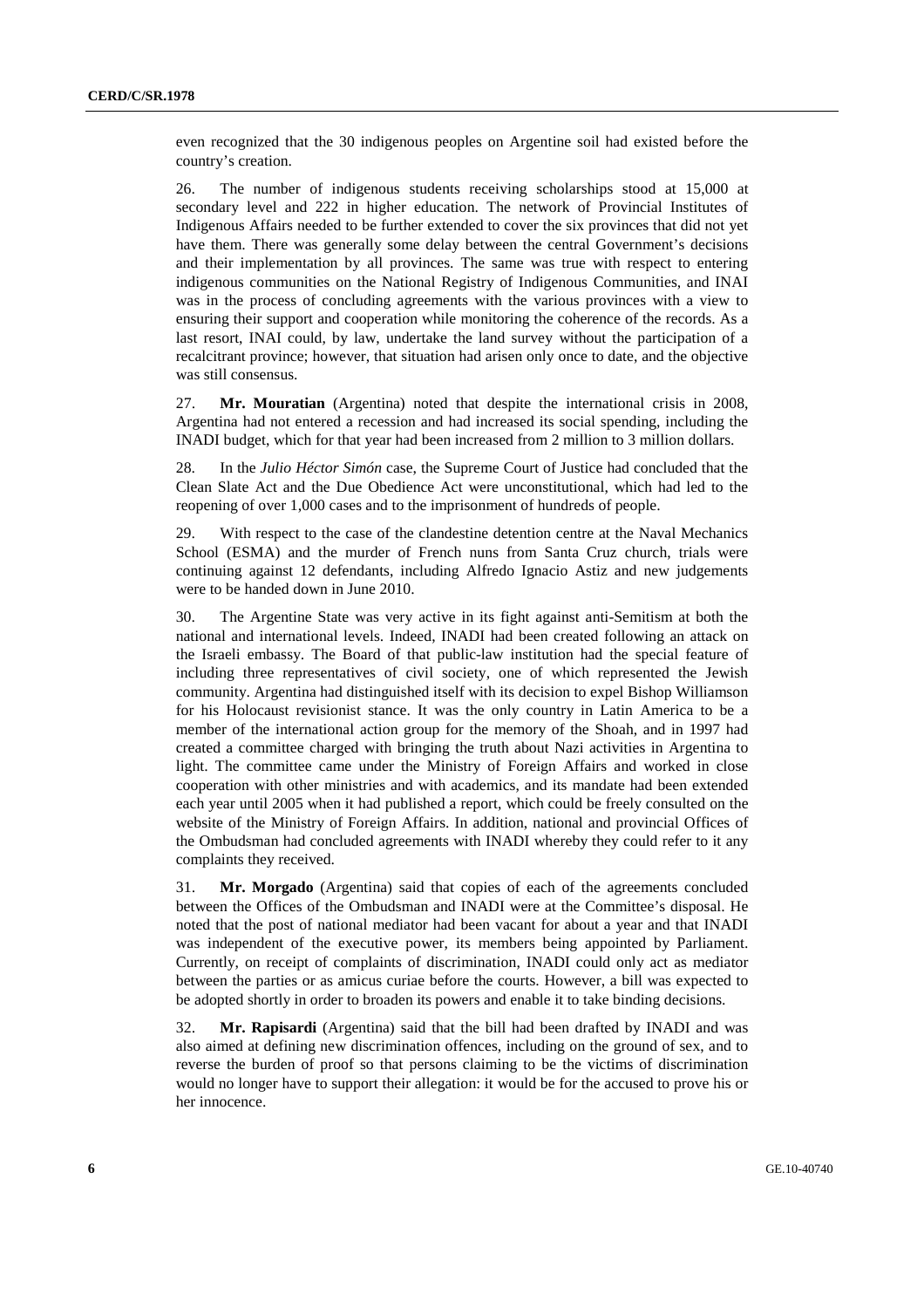33. **Mr. Morgado** (Argentina) said he would send the Committee a detailed study of calls to the telephone helpline received since 2008, including statistics disaggregated by caller and by type of violation reported.

34. Under the new act on audio-visual communication services, one third of radio frequencies would be reserved for private organizations and associations, many of which had members from indigenous communities, giving indigenous communities the opportunity to express themselves freely in their indigenous languages on the air. Argentina was the first country in the continent to introduce such an initiative.

35. The State party's commitment to multiculturalism was also demonstrated in its bill to officially recognize sign language alongside Spanish, the de facto official language. In order to preserve the vitality of other spoken languages, an important stage would be to grant them legal status, which would have specific consequences. Thus, for instance, if Guarani became an official national language, all Guarani speakers would be entitled to request the services of an interpreter during administrative procedures. The next stage would be to teach those languages in schools in order to give everyone access to them.

36. **Mr. Rapisardi** (Argentina) read out the names of 21 civil society organizations that had been involved in preparing the report that had been submitted to the Committee.

37. After having participated in a regional meeting in Brasilia in 2009 that had led to a regional programme of work for communities of African descent, Argentina had pursued the proposal to declare 2011 the International Year for People of African Descent and intended to use the Brazil experience to quantify them and the inequalities that they suffered. The questionnaire for the census to be conducted in 2010 would include a question on possible African descent of household members. The expression "African descent" had been chosen rather than the term "black" and the self-identification strategy employed because the multiracial nature of Argentine society tended to make origins invisible and in order to prevent endogenous racism.

38. The visibility of communities of African descent had increased considerably over recent years, including through theme days that highlighted the fact that all Argentines were of African descent. In March 2010, new textbooks would be issued for use in primary and secondary schools and had been revised with the support of the United Nations Educational, Scientific and Cultural Organization (UNESCO) and included photographs and drawings provided by families of African descent, as well as recent photos of indigenous peoples, to replace old drawings.

39. **Mr. Morgado** (Argentina) announced that a television programme on the subject of human rights, and in particular on discrimination, would be broadcast from November 2010 in Argentina. The programme, which would run for a total of 24 hours, would cover all communities and all types of discrimination and would raise awareness of the international treaties to which Argentina was party.

40. **Mr. Acevedo Díaz** (Argentina) said that the State party was not planning to revise the National Migration Act (Act No. 25871) but that a new regulation was currently being drafted. The National Directorate of Migration had adopted a series of measures on application of the Act, which would under no circumstances constitute an administrative obstacle to the formalities applicable to migrants in Argentina.

41. With respect to regularizing the situation of migrant children who had only one parent, whose origin was more difficult to determine, the National Directorate of Migration had decided in 1999 that only the link between the child and the present parent would be taken into account in the case of single-parent families. Even if not all of the documents required for regularizing the situation of a child were available, the authorities were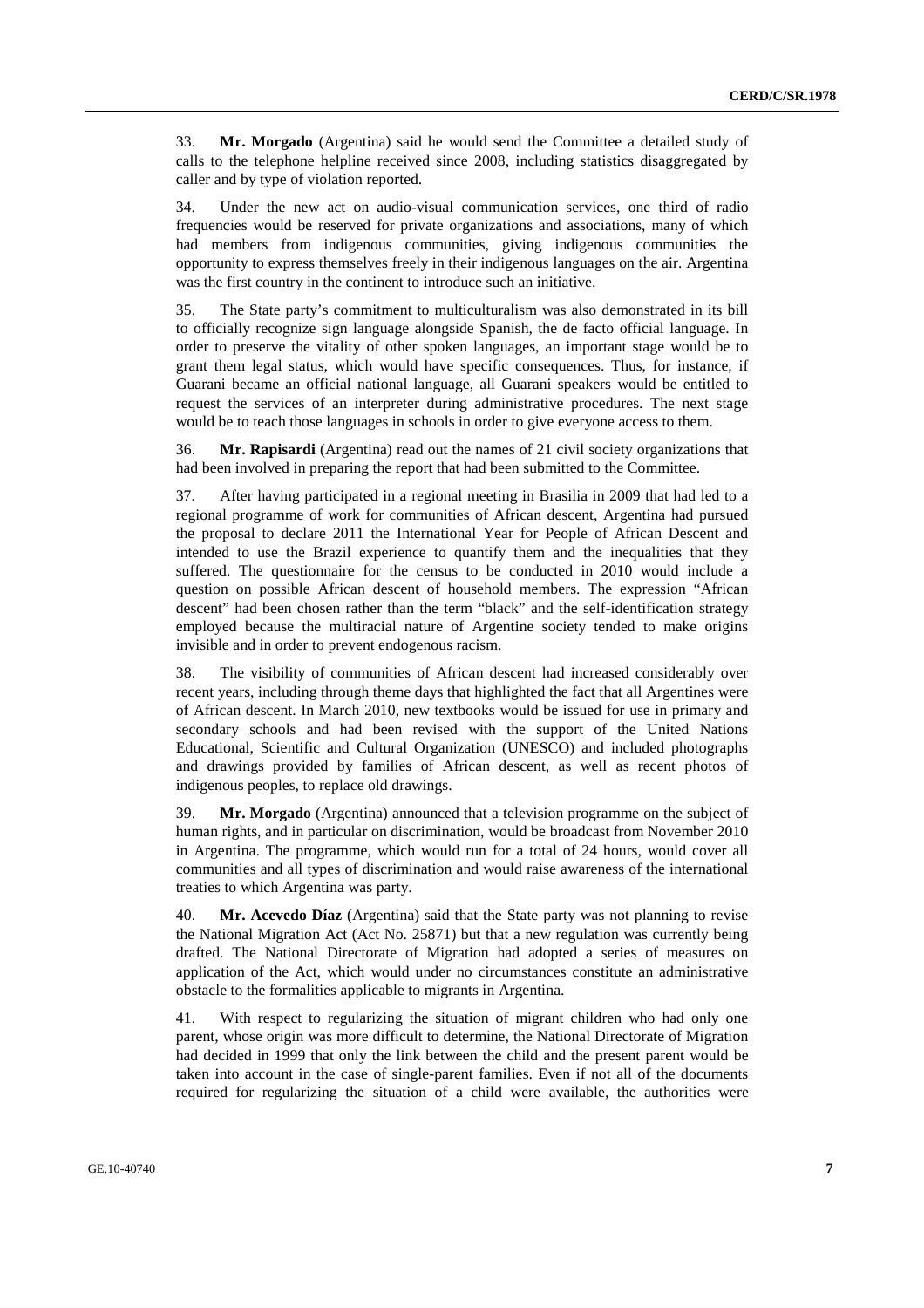nevertheless required to protect the child's rights in accordance with the international instruments to which Argentina was party.

42. With respect to the possible expulsion of the parents of migrant children who were not Argentine citizens, the regulation took account of the demands of humanitarian law and the imperatives of family reunification. The National Migration Act guaranteed exercise of the right to family reunification. In cases where parents were not sufficiently informed of rights relating to the best interests of the child or to family reunification, a department of the Directorate was responsible for providing personal advice and information about those rights. It was incumbent upon the Directorate to regularize the situation of such migrants. Any expulsion orders could be suspended. A judge must rule swiftly on whether to order administrative arrest and expulsion.

43. Migrants and members of their families could not be subject to measures of collective expulsion, and each case needed to be examined individually. In case of expulsion, all the rights acquired by the migrant under domestic legislation were taken into account, including with respect to salaries and related benefits. The National Directorate of Migration had signed a cooperation agreement with the Office of the Ombudsman with a view to establishing cooperation mechanisms for the benefit of migrants with insufficient means to undertake the necessary procedures, including the provision of free legal aid.

44. In order to address the delay in regularization of persons who had been living in Argentina for a long time, the *Patria Grande* programme had been launched in 2005 to regularize the situation of migrants. It was directed at citizens of countries of the Southern Common Market (MERCOSUR) and aimed to facilitate the administrative process by which they were granted residency status. The programme targeted citizens of MERCOSUR countries who had entered Argentina before 17 April 2007 and who had a clean criminal record, and it simplified to the extent possible the documentation necessary for the process. While nationality was a criterion for regularization under the programme and it therefore discriminated positively in favour of citizens of MERCOSUR countries, the principle of equality of treatment was not undermined since the State could, under the Constitution, sign bilateral agreements in order to address specific phenomena such as economic migration from countries in the same region. The ultimate objective of the *Patria Grande* programme, which had already benefited over 600,000 individuals, was the free movement of persons within the MERCOSUR region.

45. Migrants from outside the MERCOSUR region, in order to be regularized, must prove that they had a legal means of livelihood and obtain a certificate of their means of support, unless they were applying for a temporary two-year residence permit. However, in order to apply for a new temporary residence permit after two years, an income certificate was required. Such requirements were not intended to create administrative obstacles but to avoid illegal work and to protect the social rights of migrants.

46. The General Refugee Recognition and Protection Act, adopted in 2006, had marked an improvement in the protection of refugees and crystallized good practices in the area. The Act provided for a highly comprehensive system of protection, in accordance with the international instruments in force. All refugees had access to all public services, including health and education, and the State party respected its duty of non-refoulement and did not return refugees to countries where they risked being subjected to torture, the death penalty, discrimination, domestic violence or trafficking. The Act provided for the accountability of all officials who, in full knowledge of a given situation, did not respect applicable legislation on non-refoulement.

47. The protracted nature of the new administrative procedure for refugees did not compromise its quality. Under the Act, the National Commission for Refugees (CONARE) must guarantee the provision of free legal aid, even for children, in compliance with the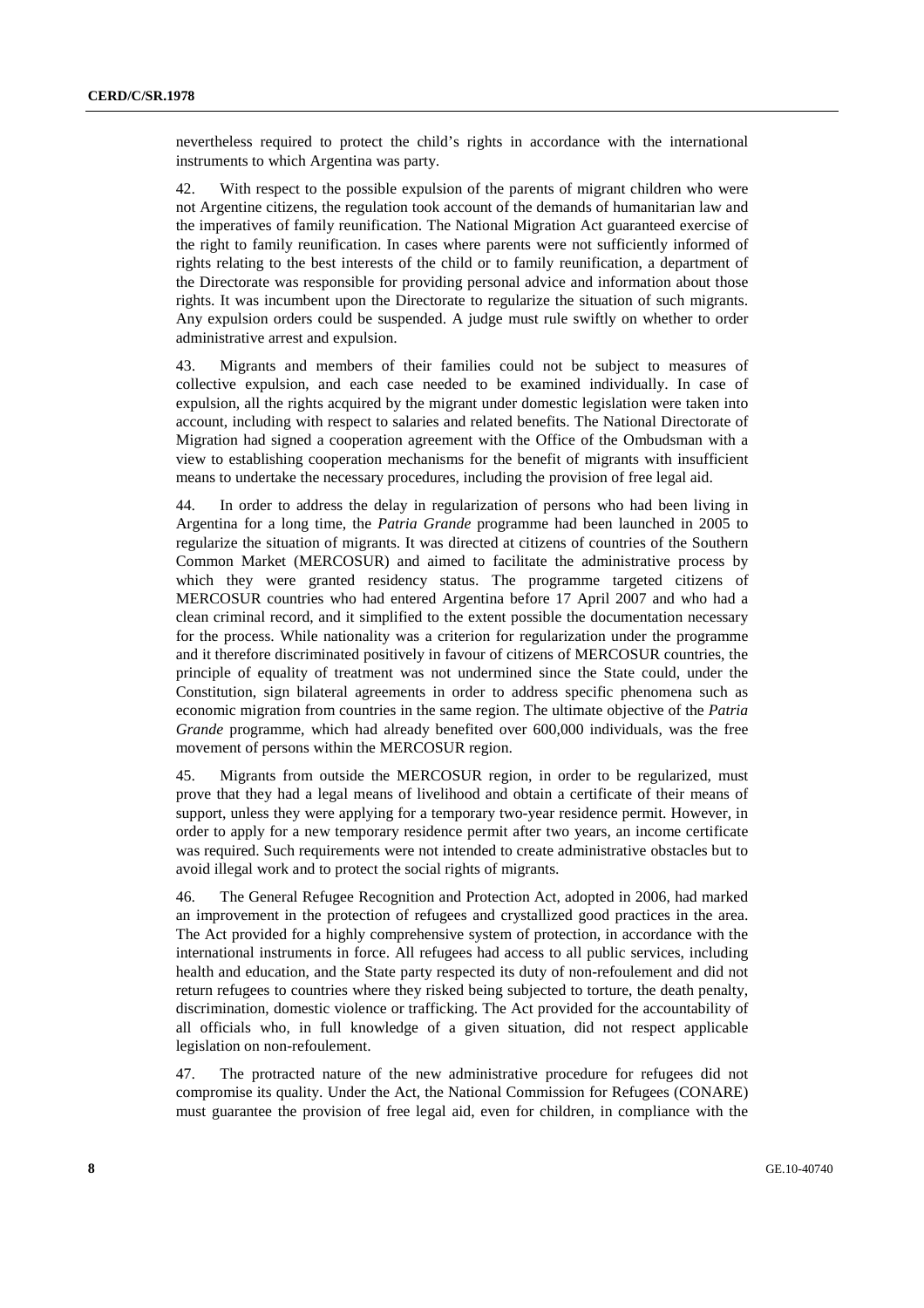Convention on the Rights of the Child and general comment No. 6 (2005) of the Committee on the Rights of the Child on the treatment of unaccompanied children and separated children, and all children under the age of 18 years were assisted by a guardian. The Act provided that refugees were entitled to the services of a qualified interpreter or translator, and the CONARE secretariat was able in most cases to meet translation needs. The number of pending cases at the secretariat had decreased and the processing of applications had been accelerated without compromising quality, while continuing to ensure analysis of the substance of cases. A cooperation agreement had been concluded with the regional office of the United Nations High Commissioner for Refugees with a view to improving care of asylum-seekers and strengthening capacity for processing asylum applications while responding to specific protection needs.

48. Early the previous decade, CONARE had granted asylum to Senegalese citizens because it had taken the view that there were reasons to fear for their safety if they returned to their country of origin. The applications submitted by the Senegalese citizens had been considered according to objective circumstances and one by one had been refused. From 2004, the applications had been considered to be unfounded and not relevant to the Convention relating to the Status of Refugees (1951). The cases had nevertheless been processed within the framework of ordinary procedures, with each file being examined separately.

49. Cooperation measures agreed with neighbouring countries had enabled the justice system to combat potential cases of human trafficking linked to such migration. Argentina was party to the United Nations Convention against Transnational Organized Crime and its Optional Protocols and was therefore among those countries that provided the highest levels of protection to asylum-seekers and refugees.

50. **Mr. Mouratian** (Argentina) said that information about all the activities of the Discrimination in Radio and Television Observatory were published on its website. A recently published government report described action taken against that form of discrimination and the results achieved between 2005 and 2007, including under the National Plan against Discrimination.

51. **Mr. Avtonomov** requested the State party to provide further details in its next report on the role of justices of the peace in processing cases relating to indigenous lands. Noting that justices of the peace had full authority in processing that type of case, he wondered whether their decisions could be appealed against.

52. Noting that Guarani had been recognized as an official language in one of the State party's provinces, he would like to know whether the same was true for other provinces, as could be inferred from the delegation's observations that any Guarani speaker was entitled to request an interpreter in certain provinces. There was a difference between the right to request an interpreter and the prospect of recognizing a language as official.

53. He would like to know whether Argentina planned to ratify the amendment to article 8 of the Convention.

54. **Mr. Cali Tzay**, noting that indigenous peoples had not been compensated for the loss of lands of which they had been despoiled by private companies or landowners, asked what measures had been taken to investigate such cases and to punish those responsible who, despite the current moratorium, had continued their violent evictions.

55. With respect to intercultural bilingual education, he wished to know how many nonindigenous Argentines were following a bilingual, multicultural course of study. He requested details of measures that the State party intended to take in order to ensure that domestic legislation was applied in all provinces and to bring such legislation into line with its obligations under international instruments.